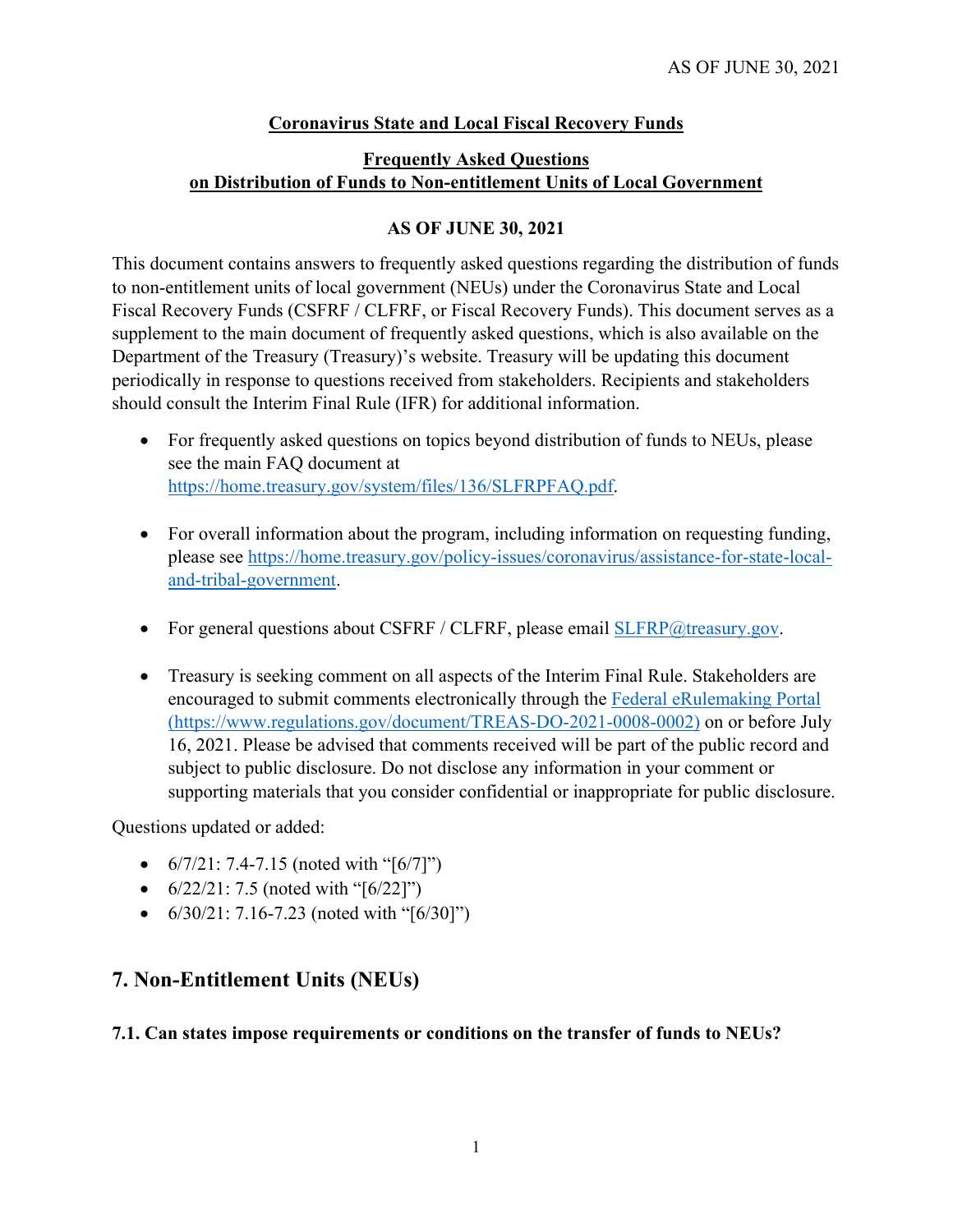As the statute requires states to make distributions based on population, states may not place additional conditions or requirements on distributions to NEUs, beyond those required by the ARPA and Treasury's implementing regulations and guidance.

For example, states may not impose stricter limitations than permitted by statute or Treasury regulations or guidance on an NEU's use of Fiscal Recovery Funds based on the NEU's proposed spending plan or other policies, nor permitted to offset any debt owed by the NEU against its payment. Further, states may not provide funding on a reimbursement basis (e.g., requiring NEUs to pay for project costs up front before being reimbursed with Fiscal Recovery Fund payments), because this approach would not comport with the statutory requirement that states make distributions to NEUs within the statutory timeframe.

#### **7.2. Can states transfer additional funds to local governments beyond amount allocated to NEUs?**

Yes. The IFR permits states, territories, and Tribal governments to transfer Fiscal Recovery Funds to other constituent units of government or private entities beyond those specified in the statute, as long as the transferee abides by the transferor's eligible use and other requirements. Similarly, local governments are authorized to transfer Fiscal Recovery Funds to other constituent units of government (e.g., a county is able to transfer Fiscal Recovery Funds to a city, town or school district within it).

#### **7.3. May states use funds to pay for the administrative costs of allocating and distributing money to the NEUs?**

Yes. If necessary, states may use Fiscal Recovery Funds to support the administrative costs of allocating and distributing money to NEUs, as disbursing these funds itself is a response to the public health emergency and its negative economic impacts.

#### **7.4 What steps do states and territories need to undertake to receive their NEU payments? [6/7]**

State or territorial governments that have made a request for their own funds in the Treasury Submission Portal will be considered by Treasury to have requested funding for their NEUs as well and should expect to receive their first tranche of payments for distribution to their NEUs within a few days of submission. No further action is required on the state or territory's part to receive these payments from Treasury. State or territorial governments that have not submitted a request are encouraged to do so at their earliest convenience.

#### **7.5 What are the specific deadlines for state governments in distributing funds? [6/22]**

Section  $603(b)(2)(C)(i)$  states that "[n]ot later than 30 days after a State receives a payment," it "shall distribute" funds to each NEU in the state. Section  $603(b)(2)(C)(ii)$ provides for a 30-day extension if a state certifies in writing an "excessive administrative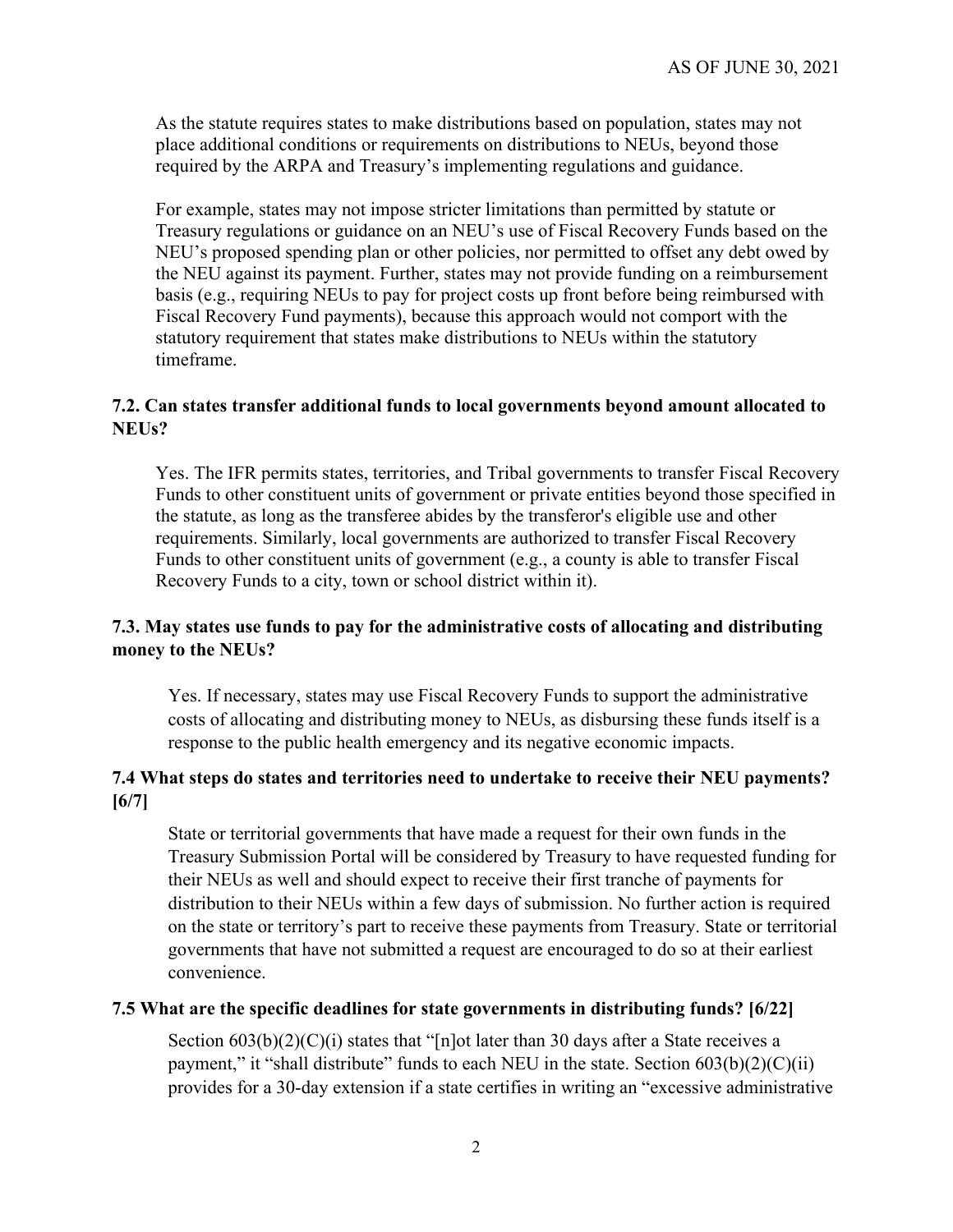burden," and possible additional 30-day extensions at the discretion of the Secretary of the Treasury if the state provides a written plan to the Secretary specifying "when the State expects to make such distribution and the actions the State has taken and will take in order to make all such distributions before the end of the distribution period."

As outlined above, the statute expects state governments to allocate and disburse payments to all eligible NEUs within 30 days of receiving their NEU payment from Treasury. The statute also directs Treasury to grant a 30-day extension if a state certifies an "excessive administrative burden" in writing. Accordingly, Treasury will grant a 30 day extension for all states that complete and submit an extension form, which can be requested by emailing [SLFRP@treasury.gov](mailto:SLFRP@treasury.gov) with the subject line "NEU Distribution -Extension Form." Treasury encourages all states to expeditiously distribute funding to eligible NEUs.

At the end of the first 30-day extension (60 days after the date on which the state received an NEU payment), states that have not made all distributions of their NEU funding may request an additional 30-day extension, which may be granted at the discretion of the Secretary of the Treasury. These states will be asked to provide a written plan that specifies the expected timing of the remaining distributions and efforts that the state has and will undertake to make these distributions. As part of this state plan, Treasury will accept plans from states that detail "reasonable efforts" to contact non-responsive NEUs and propose issuing a subsequent distribution of unclaimed funds if the NEUs remain non-responsive.

As outlined in the guidance, a state may only issue a subsequent distribution if it has made "reasonable efforts" to contact an NEU that remains unresponsive. As detailed in a different FAQ, states should not issue a subsequent distribution until at least 60 days after the state begins accepting and processing requests for funding from NEUs.

### **7.6 How long does a state have to wait until an NEU can be treated as "non-responsive" and the state can issue a subsequent distribution based on unclaimed funding? [6/7]**

As outlined in the guidance, a state can issue a subsequent distribution of unclaimed funding allocated to an NEU after it has "made reasonable efforts" to contact an NEU that remains unresponsive. Treasury expects that states will undertake multiple outreach attempts to each unresponsive NEU before issuing a subsequent distribution. States should not determine that NEUs have been unresponsive, reallocate the remaining funds, and make a subsequent distribution until at least 60 days after the state begins accepting and processing requests for funding from NEUs.

### **7.7 How should a state treat a local government on the list posted on the Treasury website that is no longer in operation and has been dissolved? [6/7]**

A state should consider a local government that is no longer in operation and has been dissolved as unresponsive and therefore ineligible for funding. As a result, the state should not allocate any funds to such local government.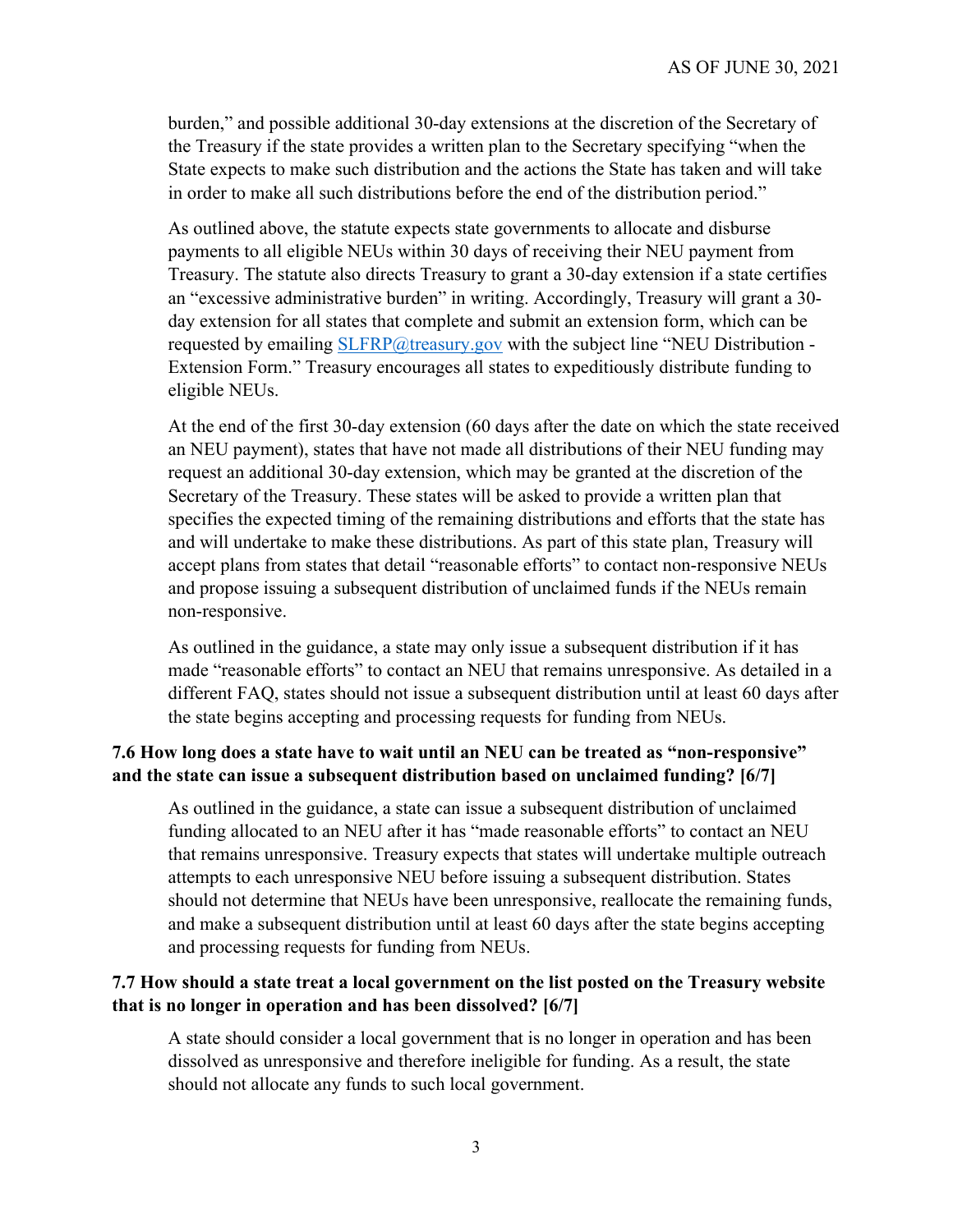In special circumstances where the local government is no longer in operation because it has been wholly annexed or otherwise wholly subsumed by another local government, the state may exercise discretion to re-allocate funding that had been allocated to the local government that is no longer in operation to the local government that annexed or otherwise subsumed such local government.

#### **7.8 How should territories allocate and distribute payments to their NEUs? [6/7]**

On May 24, 2021, Treasury issued guidance to assist states in allocating and distributing funds to NEUs. As part of this guidance, Treasury published a [list of local governments](https://home.treasury.gov/system/files/136/List_of_Local_Governments.xlsx) for the states, along with a [step-by-step guidance document](https://home.treasury.gov/system/files/136/NEU_Guidance.pdf) for states to use to determine eligible NEUs from this list (NEU Guidance).

However, since the U.S. Census Bureau lacks recent data about NEUs in the territories (American Samoa, Guam, Commonwealth of the Northern Mariana Islands, Puerto Rico, and the U.S. Virgin Islands), Treasury did not publish a list of local governments in these territories. In order to determine the eligibility of its NEUs, territories should follow the NEU definitions and standards set forth in the American Rescue Plan Act of 2021 (ARPA), the IFR, and the NEU Guidance.

- All active and functioning incorporated places are eligible as NEUs.
- In addition, the territories should consider active and functioning minor civil divisions as eligible, provided that each eligible minor civil division has the legal and operational capacity to accept ARPA funds and provides a broad range of services that would constitute eligible uses under ARPA. Please consult the [NEU](https://home.treasury.gov/system/files/136/NEU_Guidance.pdf)  [Guidance](https://home.treasury.gov/system/files/136/NEU_Guidance.pdf) and the [definitional and data methodology](https://home.treasury.gov/system/files/136/NEU_Methodology.pdf) documents for more information about how to conduct such a facts-and-circumstances analysis to make this determination.
- States are not permitted by the statute to make NEU payments to cities that are eligible for a metropolitan city payment directly from Treasury under Section 603(b)(1) of the Social Security Act. The [list of eligible metropolitan cities can](https://home.treasury.gov/system/files/136/fiscalrecoveryfunds-metrocitiesfunding1-508A.pdf)  [be found here.](https://home.treasury.gov/system/files/136/fiscalrecoveryfunds-metrocitiesfunding1-508A.pdf)
- Territories should use the population data that it deems most appropriate. In evaluating the appropriateness of a data source, territories should give preference to the most recent and authoritative data available. Further, territories should publish a list of eligible NEUs on their website before issuing their first payments.

Territories should follow all other parts of the NEU Guidance (other than the subparts on identifying eligible NEUs from the list on Treasury's website), including with respect to treatment of overlapping populations, application of the 75 percent budget cap, procedures around the initial and subsequent distributions, and reporting requirements to Treasury.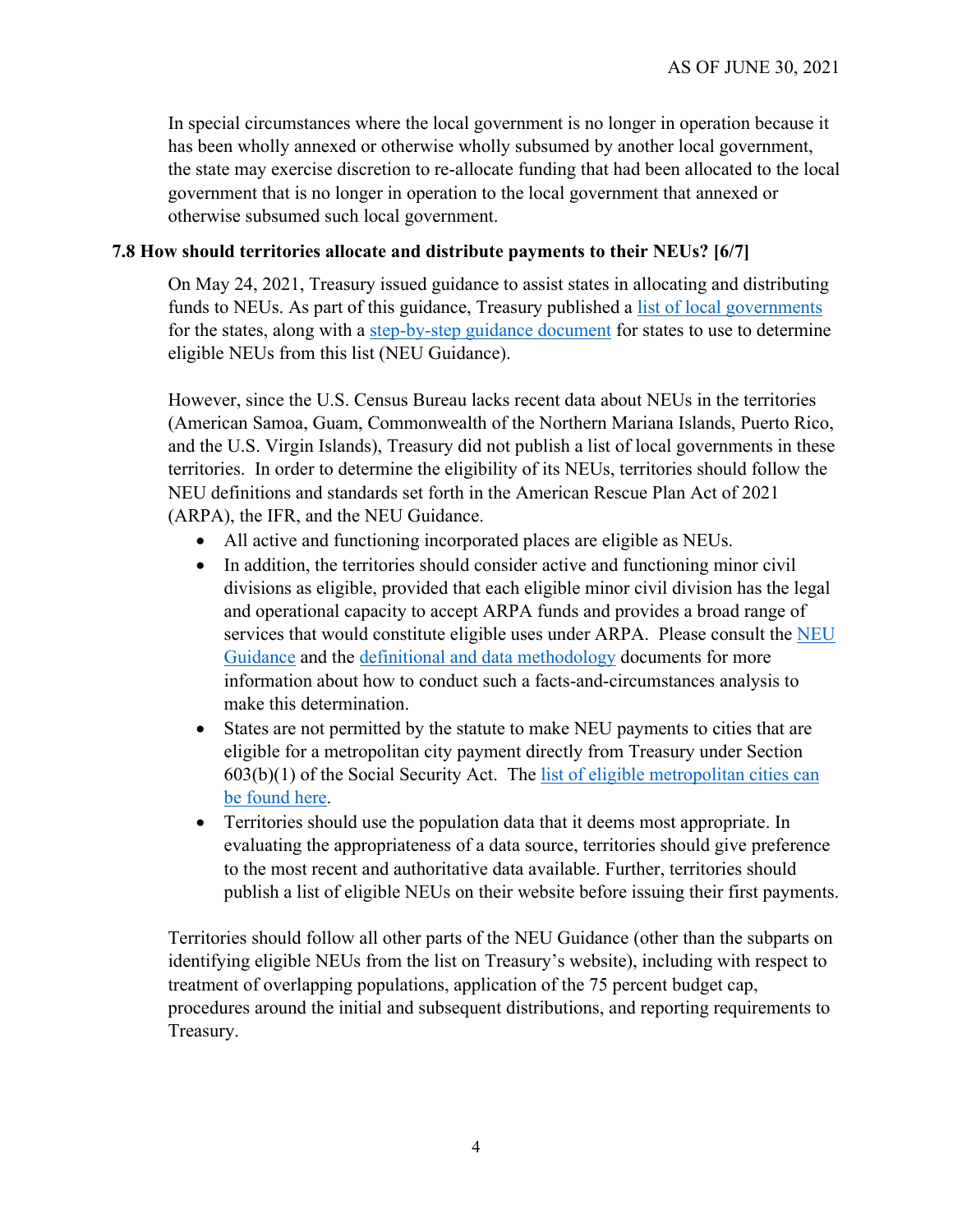### **7.9 Can states pay entities that are not included in the list of local governments provided by Treasury? [6/7]**

No. The list of local governments on the Treasury website includes the NEUs eligible for distribution based on data provided by, and after consultation with, the U.S. Census Bureau. The statutory definition of NEU is detailed in the [Non-Entitlement Unit of Local](https://home.treasury.gov/system/files/136/NEU_Methodology.pdf)  [Government Definitional and Data Methodology.](https://home.treasury.gov/system/files/136/NEU_Methodology.pdf) States may not pay entities that are not included in the list of local governments without prior Treasury approval.

### **7.10 Is a Second Tranche payment guaranteed for NEUs, provided that they comply with the terms and conditions of the funding? [6/7]**

Section 603 of the Social Security Act, as added by the American Rescue Plan Act of 2021, directs Treasury to make two Tranches of payments to states for distribution to NEUs. The statute does not require, and Treasury will not require, NEUs to provide additional substantive information or receive special approval in order to receive a distribution from their state for the Second Tranche payment.

### **7.11 How should states check to see whether an NEU is excluded or disqualified as outlined in the guidance? [6/7]**

States should use SAM.gov to check whether an NEU is excluded or disqualified in accordance with 2 C.F.R. Part 180 and Treasury's implementing regulations at 31 C.F.R. Part 19. Please contact the General Services Administration for further technical assistance with SAM.gov, including batch processing.

# **7.12 Are states required to collect key information from the NEU as outlined in the guidance (e.g., banking information or top-line budget totals) or may states rely on existing information in their systems? [6/7]**

Provided that the existing information in a state's system complies with the requirements set forth in Section 603 of the Social Security Act, as added by the American Rescue Plan Act of 2021, and Treasury's [Guidance on Distribution of Funds to Non-Entitlement Units](https://home.treasury.gov/system/files/136/NEU_Guidance.pdf)  [of Local Government,](https://home.treasury.gov/system/files/136/NEU_Guidance.pdf) a state may rely on existing information from their systems. Prior to using the information, the state should confirm that the information is accurate and up to date with the NEU.

### **7.13 Do states have to collect actual budget documents to calculate the "75 percent budget cap," or can they rely on a budget total? [6/7]**

States can rely on a budget total from an NEU in order to calculate the "75 percent budget cap." As part of their first report to Treasury, NEUs will be asked to submit the actual budget documents that validate the budget total.

### **7.14 Do states have to monitor NEUs for compliance with use of funds? [6/7]**

NEUs are considered prime recipients of Treasury and states are not responsible for monitoring NEUs for compliance with use of funds, beyond distributing and collecting signed copies of the award terms and conditions and assurances of compliance with Title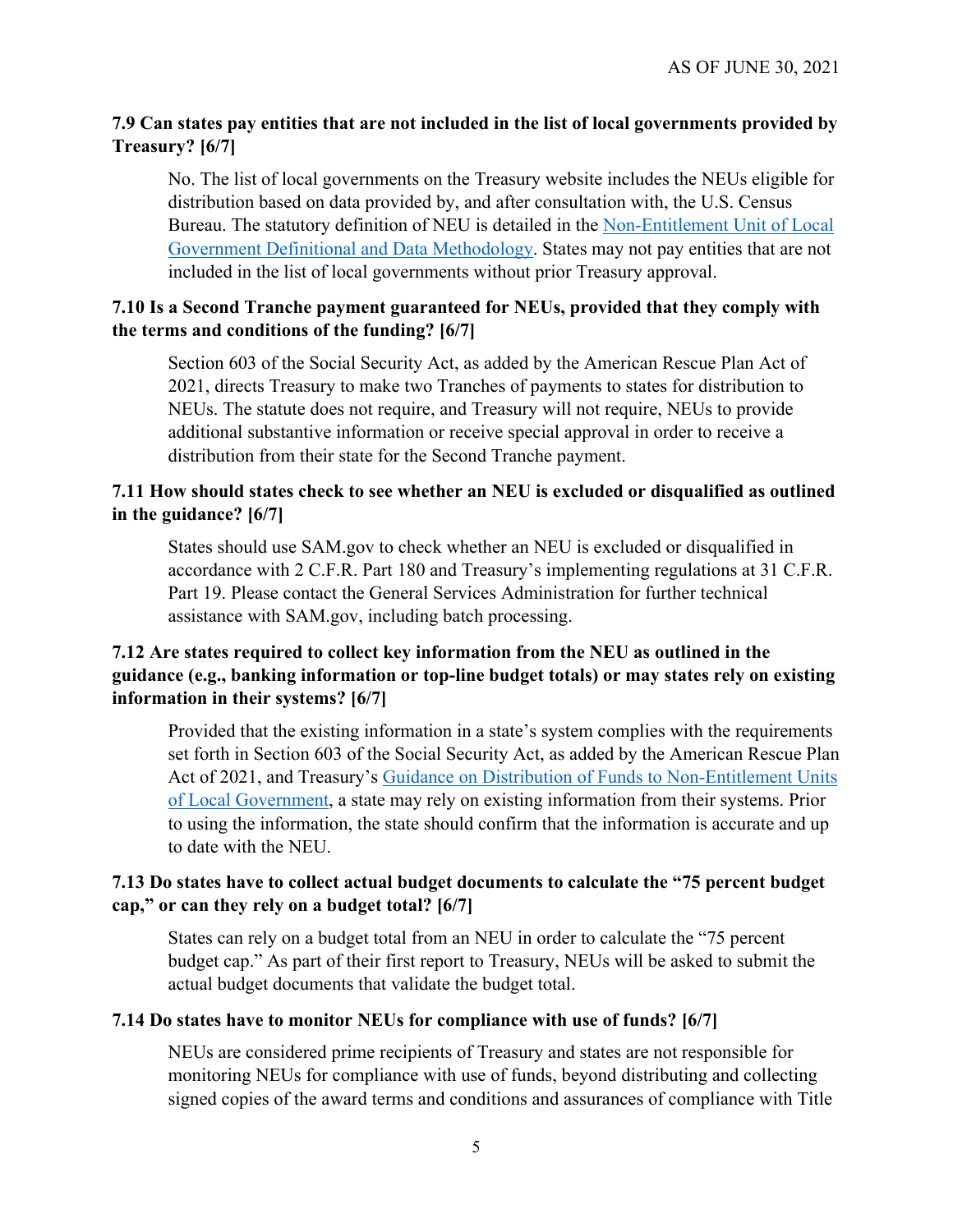VI of the Civil Rights Act of 1964. However, if a state transfers funds to an NEU under Section 602 of the Social Security Act, as added by the American Rescue Plan Act of 2021 (e.g., a transaction that is not a distribution of funds to the NEU as required by Section  $603(b)(2)(C)$  of the Social Security Act) or otherwise establishes a subrecipient relationship with an NEU, the state will be obligated under the award terms to account for the uses of the funds and report on such uses.

### **7.15 Is there a requirement to distribute funds to NEUs electronically, or can funds be distributed via check? [6/7]**

While Treasury encourages payment in the most efficient way possible, there is no requirement that funds must be distributed to NEUs electronically.

### **7.16 When does the states' statutory 30-day period begin for purposes of distribution of funds to NEUs? How do states request an extension? [6/30]**

For purposes of determining the beginning of the 30-day distribution period outlined in Section  $603(b)(2)(C)(i)$ , Treasury will assume that states receive their NEU payment three business days after the "invoice date," which is the date on which Treasury initiates a payment to the state. Three business days is an estimate as to the length of time it takes for payment processing. The status of payments to states can be found on the [Treasury website.](https://home.treasury.gov/policy-issues/coronavirus/assistance-for-state-local-and-tribal-governments/state-and-local-fiscal-recovery-fund/non-entitlement-units) States that receive their payment more than three business days after the invoice date may contact Treasury in order to update records.

Section  $603(b)(2)(C)(ii)(I)$  directs Treasury to grant a 30-day extension if a state certifies an "excessive administrative burden" in writing before the end of the 30-day distribution period. To request an extension form, states should email **SLFRP**@treasury.gov with the subject line, "NEU Distribution – Extension Form."

# **7.17 The guidance outlines a process where states may issue a subsequent distribution of funds. Which NEUs should receive a subsequent distribution? [6/30]**

The [Guidance on Distribution of Funds to Non-entitlement Units of Local Government](https://home.treasury.gov/system/files/136/NEU_Guidance.pdf) outlines a process by which states can issue a subsequent distribution of funds to "residual NEUs" that received an initial distribution and whose initial allocation was below the 75 percent cap. These residual NEUs include NEUs whose initial allocation was below the 75 percent budget cap *and* which either (1) requested funding for itself; or (2) declined funding for itself and requested a transfer to the state under Section  $603(c)(4)$ .

### **7.18 Some NEUs have declined their funding without requesting a transfer to the state under Section 603(c)(4). Can the state still retain these funds for its own use? [6/30]**

No. NEUs that have expressly declined funds but do not request a transfer to the state under Section  $603(c)(4)$  should be treated as non-responsive, and their unclaimed funding can be reallocated as part of the subsequent distribution. More details on the requirements and process of the subsequent distribution can be found in the guidance on [Treasury's website](https://home.treasury.gov/policy-issues/coronavirus/assistance-for-state-local-and-tribal-governments/state-and-local-fiscal-recovery-fund/non-entitlement-units) and other FAQs in this document.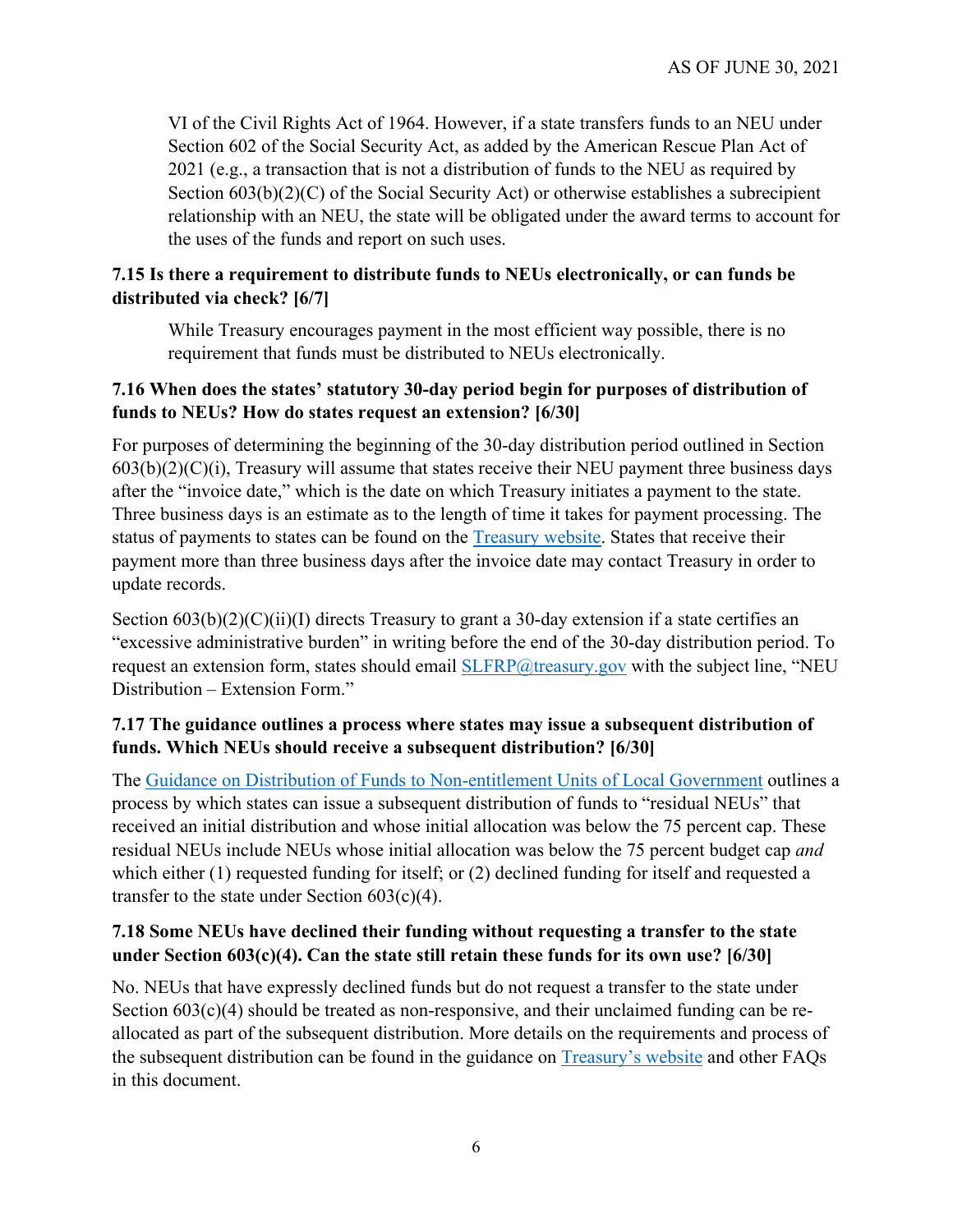# **7.19 If an NEU is non-responsive for its First Tranche payment, is it eligible for a Second Tranche payment? [6/30]**

No. An NEU only needs to request funding once for the entire sum of payment, including both its First and Second Tranches. An NEU that is non-responsive for its First Tranche payment is not eligible for a Second Tranche payment.

### **7.20 For weak-MCD states, does the facts-and-circumstances test apply to entities' existing capacity or their potential capacity to undertake specific activities in the future? [6/30]**

The facts-and-circumstances test applies to the local government's existing capacity, not their potential capacity to undertake specific activities. For example, in determining whether an MCD in a weak-MCD state is eligible for funding, states should determine whether the MCD currently has the legal and operational capacity to accept ARPA funds and currently provides a broad range of services that would constitute eligible uses under ARPA.

### **7.21 What is the assistance listing number for the Coronavirus State and Local Fiscal Recovery Funds? [6/30]**

The [Assistance Listing](https://sam.gov/fal/7cecfdef62dc42729a3fdcd449bd62b8/view) for the Coronavirus State and Local Fiscal Recovery Funds (CSLFRF) was published May 28, 2021 on SAM.gov. This includes the CFDA Number for the program, 21.027.

The assistance listing includes helpful information including program purpose, statutory authority, eligibility requirements, and compliance requirements for recipients. The CFDA number is the unique 5-digit code for each type of federal assistance, and can be used to search for program information, including funding opportunities, spending on usaspending.gov, or audit results through the Federal Audit Clearinghouse.

To expedite payments and meet statutory timelines, Treasury issued initial payments under an existing CFDA number. If you have already received funds or captured the initial CFDA number in your records, please update your systems and reporting to reflect the CSLFRF CFDA number 21.027.

Treasury has since updated the terms and conditions to be signed by NEUs to reflect the CSLFRF CFDA number. The updated agreement can be found on the [Treasury website.](https://home.treasury.gov/policy-issues/coronavirus/assistance-for-state-local-and-tribal-governments/state-and-local-fiscal-recovery-fund/non-entitlement-units)

# **7.22 Who needs to sign the Award Terms and Conditions for NEUs? [6/30]**

As outlined in the guidance, states should distribute the [Award Terms and Conditions for NEUs](https://home.treasury.gov/system/files/136/NEU_Award_Terms_and_Conditions.pdf) for signature by an authorized representative of an NEU as part of the process to request funding. The NEU should then submit the signed terms and conditions back to the state, leaving the Treasury signature line blank, and keep a copy for submission with its first report to Treasury.

# **7.23 By when do NEUs have to register with SAM? [6/30]**

All eligible recipients, including NEUs, are required to have an active registration with the [System for Award Management \(SAM\) \(https://www.sam.gov\).](https://www.sam.gov/) NEUs who have not previously